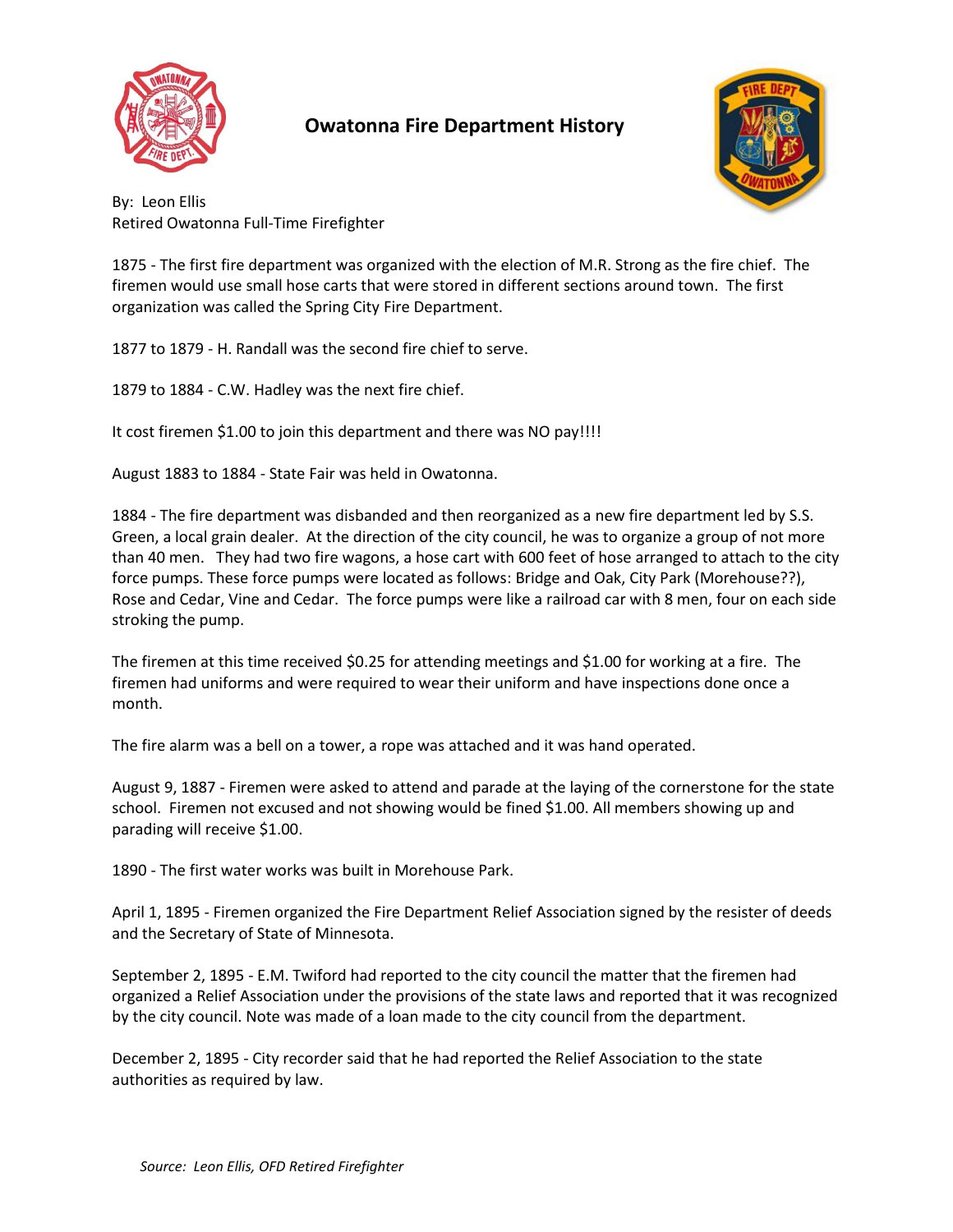March 2, 1986 - A committee was appointed to try and find a better place to have their meetings.

September 7, 1896 - It was reported that the treasurer had loaned the city \$205.86 and received \$12.35 interest.

September 6, 1897 - The treasurer was instructed to loan the city \$1,000.00 at 6% interest. On November 1, it was reported that \$45.00 was received as interest for 9 months.

1897 - City hall was located on West Main St, just west (three or four lots) of today's fire station. How long it was there is unknown.

May 2, 1898 - The association dues were \$2.00 a year.

October 3, 1898 - E. Lippert received \$6.00 from the Relief Association for an injury received at a fire. He was laid up for 6 days. He had stepped on a nail.

October 3, 1898 - Firemen approached the city council and discussed the need for new ladders on the hook and ladder unit as the old ladders were unfit for use and requested that they find the funds to replace them.

November 7, 1898 - The treasurer loaned the city \$1,000.00 and received \$60.00 interest.

1899 - The fire department equipment consisted of four units: three hose carts and one hook and ladder unit. Ten firemen were assigned to each one of the units. Firemen that wanted to transfer from one unit to a different unit had to get permission from the fire chief. In the minutes of the fire department records, one of the firemen had moved to a different house and it was farther away from the station and he asked to be moved to the hook and ladder unit.

It was very common for the firemen to receive a box of cigars as a thank you after fires from the property owner.

September 11, 1899 - City council was considering installing a Gamewell Fire Alarm system around town.

October 29, 1899 - Gamewell fire alarm system was purchased for \$1595.00 and was installed in the Parrott & Smith Hardware store.

February 5, 1900 - Firemen hosted Masquerade Ball with a street parade preceding the ball.

1900 - The Fire Department had requested the city council to build a new city hall.

May 7, 1900 - While hauling the hook and ladder unit to the Dr. Souer fire, Fireman Liveford damaged Firemen Huber's buggy to the amount of \$1.50. On motion by the membership, the secretary was ordered to draw an order for payment.

1902 - The Gamewell fire alarm system was moved to the waterworks building and later to the city hall.

September 28, 1903 - The firemen purchased the two lots west of the metropolitan theater for \$3,126.00.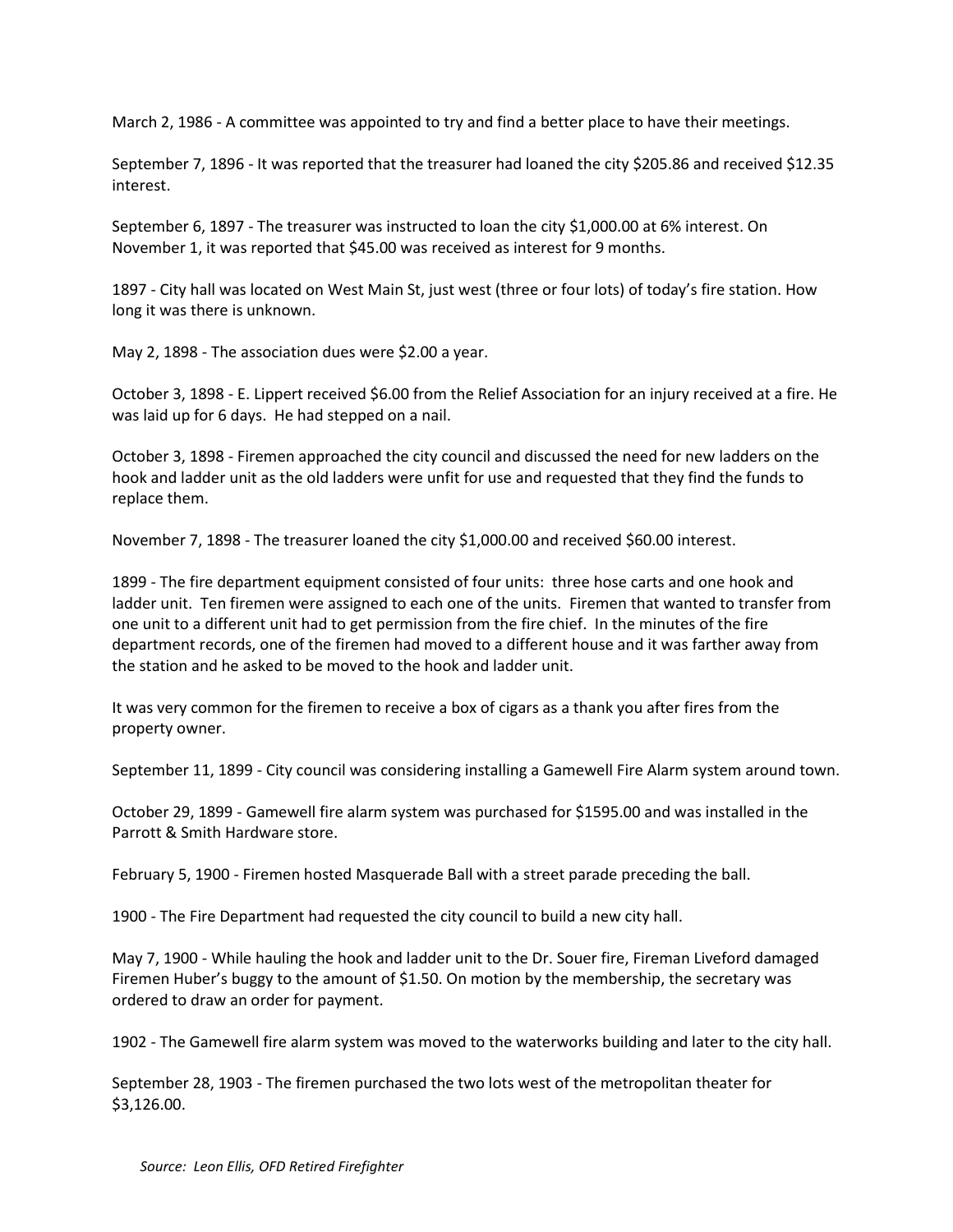## April 1, 1904 - Fire Chief's annual report was as follows:

Property on hand:

- 3 Hose carts
- 1 Hook and ladder
- 2,300 feet of good hose
- 200 feet of poor hose
- 1 48' extension ladder
- 1 30' extension ladder
- $\bullet$  2 18' ladders
- $\bullet$  2 16' ladders
- 1 14' roof ladder
- 1 14' roof ladder
- 2 gopher hose leak stops
- 7 pike poles
- 5 nozzles
- 1 spray nozzle
- 3 axes
- 4 smoke arrestors
- 30 rubber coats
- 5 torches (lights)
- 20 rubber cafés (buckets??)

Alarms turned in:

- Fire boxes pulled: 15, 36, 34, 16, 24, 45, 26
- Number of miles traveled to and from fires: 10 1/8
- Number of feet hose laid: 12,800
- Number of ladders raised: 1,020
- Time worked at fires:  $56\frac{1}{2}$
- Value of buildings damaged by fire: \$155,650.00
- Value of stock and fixtures damaged: \$41,500.00
- Value of insurance involved: \$90,400.00
- Value of insurance paid: \$41,236.00

July 11, 1904 - The chief notified the association that the taxes on the two lots had not been paid. Discussion ensued that the lots should be exempt from taxes. A committee went to the county and asked about the lots being exempt.

August 1, 1904 - Taxes on the two lots had to be paid: \$43.31.

October 3, 1904 - The County refunded the taxes on the two lots as they were ruled tax exempt.

October 3, 1904 - Offer from the Metropolitan Opera Theater to use the lots for billboard purposes. It was decided that they would rent the space for \$15.00 per year in advance.

May 16, 1905 - Firemen offered the two lots, 44' by 132', and \$1,000.00 cash to the city for the city hall / fire hall building.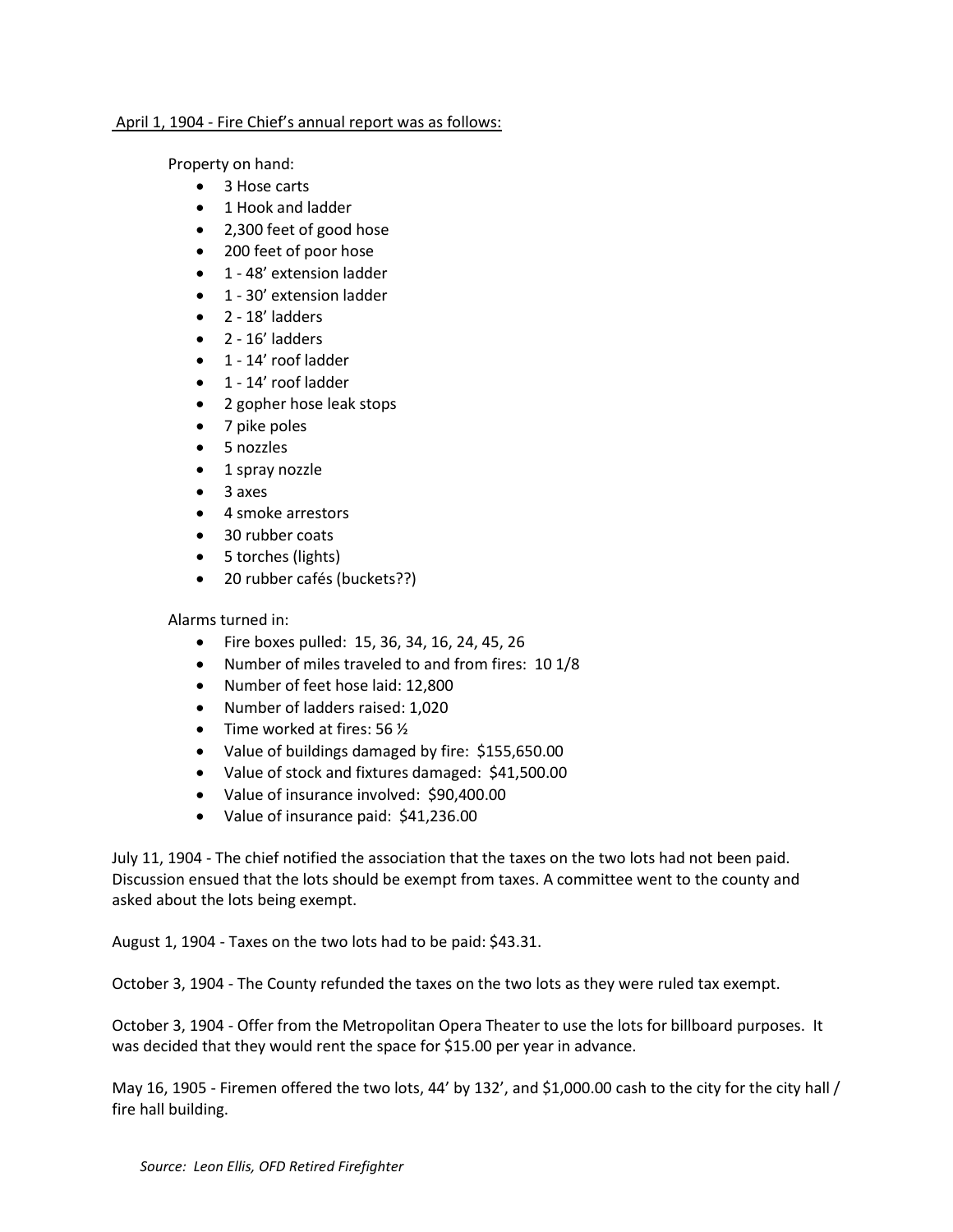September 4, 1905 - Carnival committee made a contract with Smith Greater Carnival Co. The firemen are to pay \$30.00 towards electric lights and to receive 50% of all concessions and 15% of all paid shows.

September 19, 1905 - A special election was held to ask the citizens for the submission of a \$15,000.00 bond to build the city hall / fire station which passed.

October 1905 - One month after passage of the bond, a taxpayer challenged the legality of the voting process in the courts. The process was declared illegal.

March 1906 - The bonds were voted on again and this time passed again by a majority vote of 112 votes. The voting was watched very closely this time.

July 17, 1906 - Bids were received for the construction of the building. Hammel and Anderson won the bid with \$19,643.00.

August 17, 1906 - The two lots, 44 feet width by 132 feet length, were deeded to the city subject to a proposition. The firemen would donate the lots and the city needed to build a new city / firemen's hall, three stories tall, spending not less than \$15,000.00 and \$1,000.00 cash to help offset some of the cost for the building and equipment, and a 25 year lease for the third floor for the firemen.

September 8, 1906 - The cornerstone was laid and the fire chief presented the city the deed to the lots and \$1,000.00. All firemen were present for the occasion.

January 5, 1906 - There were 103 fire hydrants in the city. Each hydrant rental was \$50.00 per year.

May 15, 1906 - Cost of the firemen's hall was \$19,643.00.

October 5, 1907 - Opening celebration of the new firemen's hall had a banquet and a dance. Every business, profession and trade was represented in the festivities. Music was provided by the Owatonna Military Band.

November 5, 1907 - The bell for the fire hall was ordered and all equipment was moved into the new building.

1907 - The city purchased a team of horses, costing \$455.00 Harnesses were suspended from the ceiling so they would drop directly onto the horses. A hose wagon was also purchased for \$1,325.00 and was used for many years.

Masquerade dances were held annually in January or February.

June 22, 1908 - Firemen accept an offer of the Parker Carnival Co to come here the week of July 6-11 under the direction of the firemen. The department was to receive 25% of all concessions and 10% of all paid admissions. The department was to advertise in the papers not to exceed \$30.00.

September 15, 1908 - A combination Chemical and Hose wagon was purchased from American La France for \$1,325.00.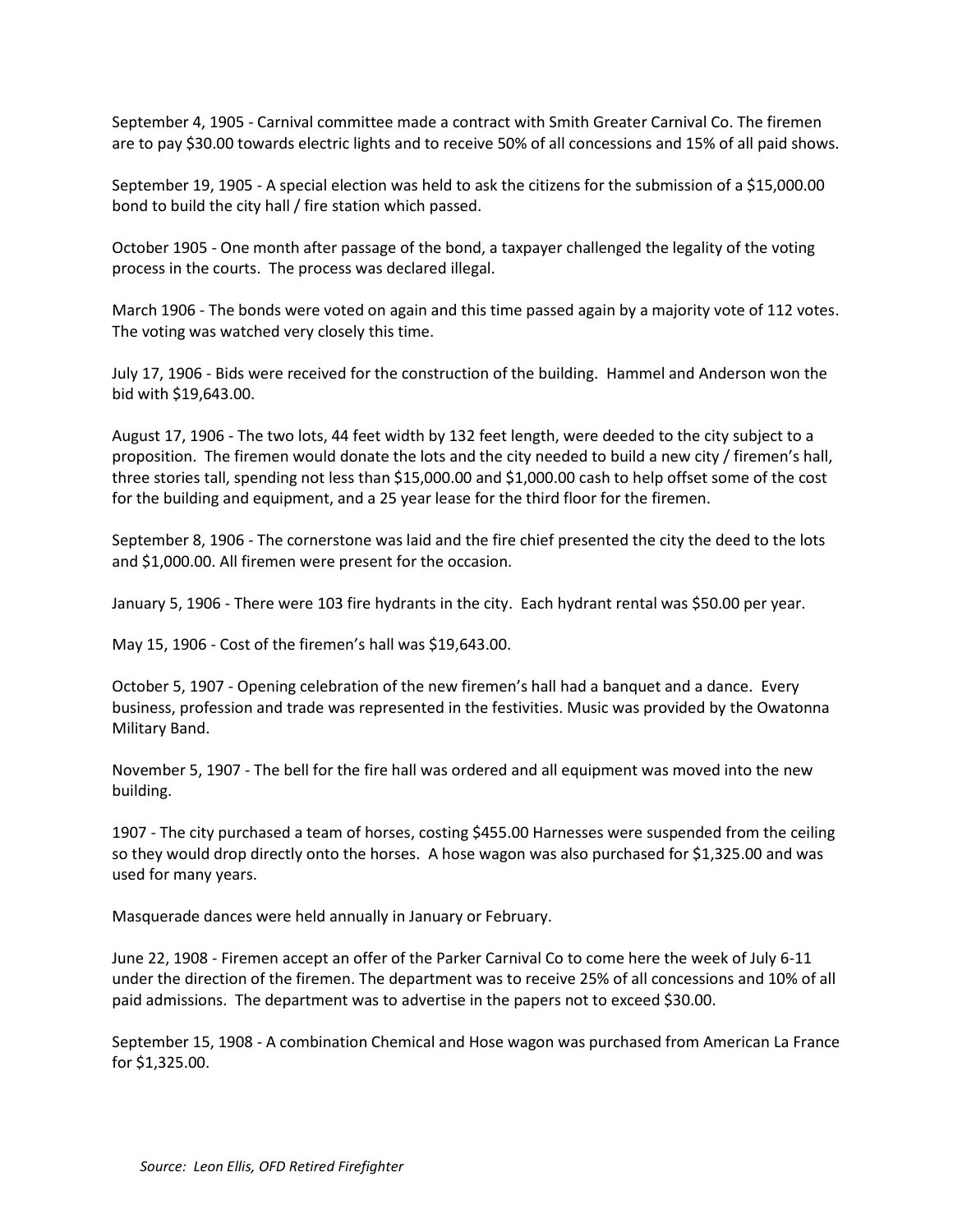December 7, 1908 - Bylaws approved. No person shall be eligible to membership in this association who has not served for a period of at least 6 months as an active member of OFD. However, he may receive "sick benefits" from the date of such service in this department, as is the case of the other members.

In order to be eligible for an office or to vote in this association, such member must have served for a period of 5 years as an active member of the OFD and shall not be entitled to any rights or privileges to the third floor of the city hall building until he shall have served 15 prior years consecutive as an active member of the OFD and been elected an honorary member of this association. This passed unanimously.

March 5, 1909 - LA Thiel, Chicago, IL was hired to decorate the 3rd floor for bid of \$1,979.00.

April 5, 1909 - Firemen to ask city council for an iron ladder to be installed in the tower for use in reaching the wind up mechanism.

September 6, 1909 - Firemen awarded bid to the lowest bidder for fixtures on the third floor and to be installed without further delay.

November 1, 1909 - Opening dance was held Saturday, November 6. The price of the tickets was \$1.00 per couple. Rental of the fire hall was to be \$25.00 and down.

1910 - There were 25 members of the department, one who was employed continually and six who slept in the fire hall. There was also a branch fire house on Rose Street, between Oak and Cedar Street.

March 6, 1911 - Trustees were ordered to have an up to date fire escape installed on the fire hall.

June 1911 - State Fire Convention was held in Owatonna.

February 5, 1912 - Dance committee decided that cost of dance admission would be \$1.00 for gents, \$0.25 for ladies.

1914 - Contract was signed with NW Bell Telephone Co to carry the fire alarm box signals.

1915 - Owatonna purchased its first "motorized" fire truck: a 1915 Jeffery. Cost may have been \$1,955.00.

April 3, 1916 - Sold hose cart for \$15.00.

August 7, 1916 - Firemen Darby was fined \$1.00 for not turning out in uniform for 4th of July parade. Vote "Ayes" by all.

August 7, 1916 - Firemen wanted to pay for the building of a pavilion and bathrooms in Morehouse Park. It was found out that by rulings of the city attorney and the State Attorney General, it was illegal for the firemen to spend their Relief Association money on things not directly related to the fire department.

May 7, 1917 - Fire committee recommended the purchase of a 1915 Jeffery fire truck to the city council.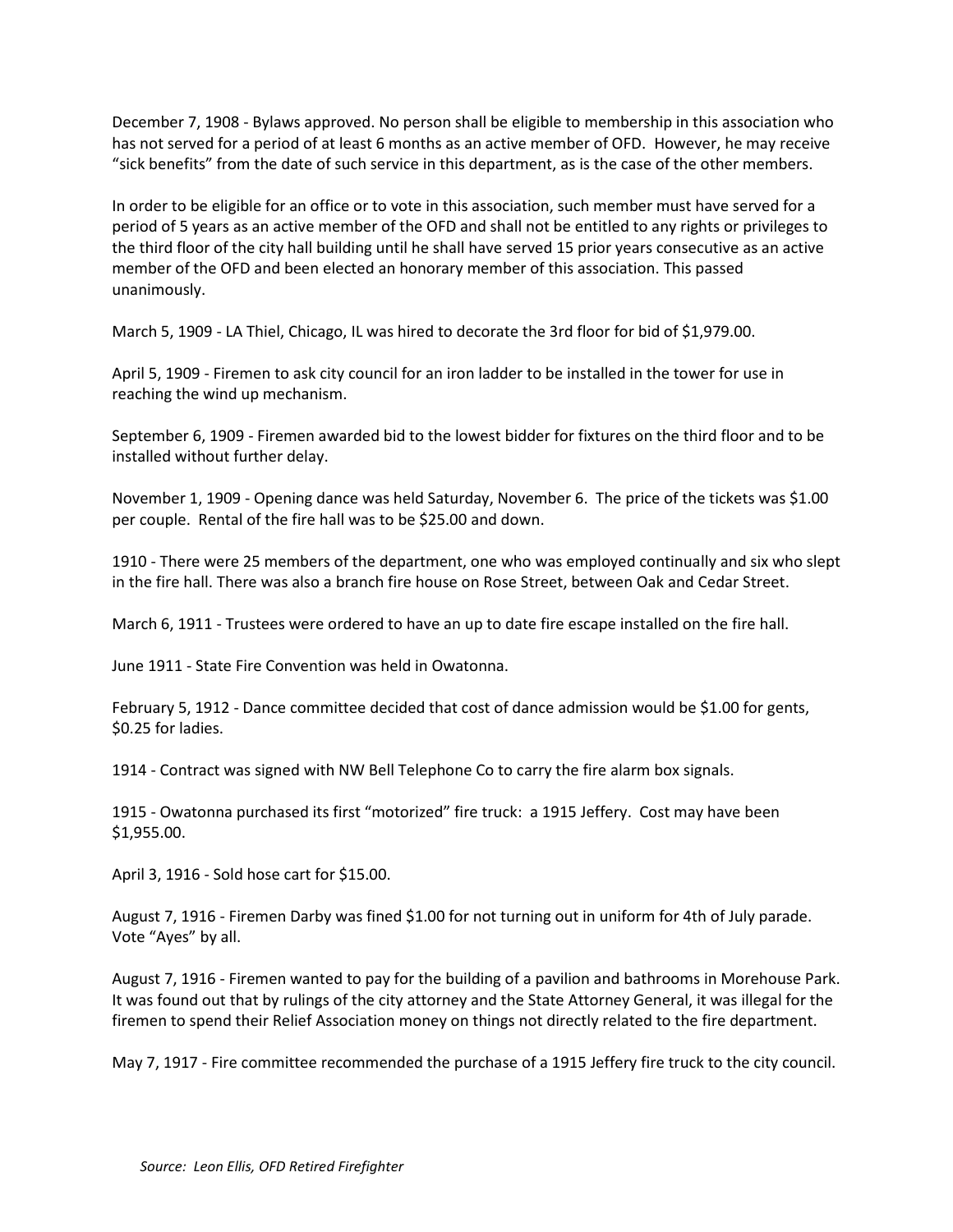June 4, 1917 - Bill for the Jeffery and equipment was allowed, subject to approval by the committee of firemen.

March 4, 1918 - Firemen were to hold dance with Red White Blue orchestra donating their services with proceeds turned over to the Red Cross. Later in the meeting, the firemen decided the fee for hall rent would be waived and that the fire department would donate 20% to each \$100.00 taken in.

August 31, 1918 - First fair held at the new grounds.

July 5, 1920 - Firemen bought a parcel of land near the Morehouse Park from Mr. Darby. On motion, it was voted to procure 1 acre of land west of the city pump station \$450.00.

1920 - The city hired 3 fulltime men to man the fire station.

February 7, 1921 - Firemen wanted to build a pavilion, motion made and seconded to make plans, specifications and cost estimates.

July 3, 1922 - Questions of patrons of dance under 18 to be allowed in dance halls. Manager Fenner was to go to St. Paul and take upon the matter with proper officials. Fire Department was to pay expenses of the trip.

August 15, 1922 - Team of horses purchased for \$300.00 less \$50.00 for the old team.

June 4, 1923 - Fireman Fenner was appointed as a policeman for the firemen's dance hall for the ensuing year.

1923 to 1924 - The city had three elevated water tanks.

March 2, 1925 - Family of deceased fireman Schoen donated a clock in his memory to be placed in the firemen's quarters.

August 3, 1925 - City council authorized the fire department to answer fire alarms in the county not more than 8 miles out and that they could only take the small truck on these calls.

September to October 1925 - The city appropriated \$9,800.00 for a certain make of pumper not suitable to the department, whereupon the firemen agreed to, and did pay the sum of \$3,000.00 in connection with the city for the cost of a new Seagrave Pumper truck, costing \$12,800.00. The city purchased its first "pumper" fire truck. The city made the first payment on the 1925 Seagrave 750 gpm fire truck \$9,037.50. In 1926, the city made the second and final payment on the truck \$3,675.00.

February 1, 1926 - Firemen approved the building of a pavilion.

March 1, 1926 - A committee was appointed to see if they could use their funds to build the pavilion.

April 4, 1926 - Ruled by the city attorney and confirmed by the state attorney general. "No part of the relief funds could be used for the pavilion unless it was for fire department purposes".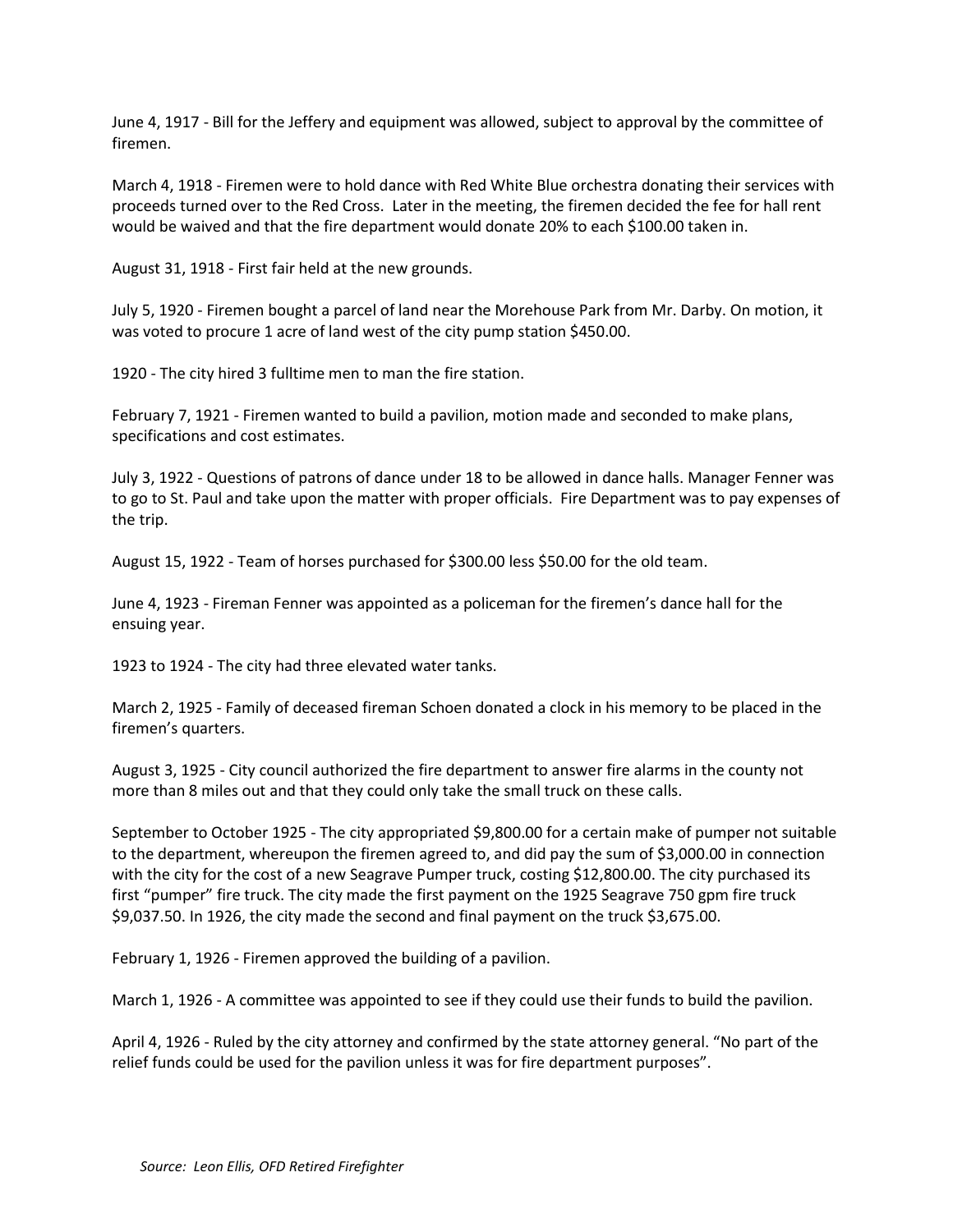July 12, 1926 - Firemen asked the city council to employ the city electrician to attend fires for the purpose of disconnecting the electrical wires for the safety of the firemen.

October 4, 1926 - Questions about renting the fire hall to the Klan for the winter months. Motion made and seconded to rent it for the winter months.

January 3, 1927 - Resolution to Senator and Representative to allow firemen to spend their funds on hand legally.

February 6, 1928 - Fire hall was to be rented for amusement only, and to get an extension of the lease from the city for the 3rd floor from the city council.

April 15, 1928 - Fireman Lippert passed away and it was his dying wish for a fireman burial at Forest Hills. Firemen's Band marched to fireman Lippert's home and headed the funeral cortege to the grave in Forest Hills where fireman Twiford should conduct the services at the grave and pay the parting eulogy.

September 2, 1929 - Loaned \$3,000.00, interest free for 5 years, to the city for a new fire truck.

October 7, 1929 - Firemen gave the city \$2,500.00 towards a new 1930 Seagrave fire truck. The city purchased another standard Seagrave 500 gpm fire truck, years later it was sold for \$2,500.00 to a private party.

1931 - State Fire Convention was held in Owatonna.

January 2, 1934 - Talk of deeding over the lot (Morehouse Park) to the city.

February 5, 1934 - Firemen drafted proposal of the lot to the city for purpose of waterworks improvement or park purpose. Vote failed on 7 yeas, 13 nays.

1942 - The city hired its first full time fire chief, Ed Slazak.

Firemen held their annual firemen's bingo as far back as Nov 5, 1946 on the third floor of the fire hall.

1951 - SE Regional fire school was held in Owatonna.

1952 - The stop lights were installed in front of the fire hall and other locations in the city.

March 1, 1952 - Ed Slezak was appointed as volunteer fire chief. November 1, 1952, he was appointed Owatonna's first full time Fire Chief. He had been a member of the department since May 5, 1927.

1952 - Red lights were purchased by the city for each of the firemen to put on their personal cars for purpose of responding to the fire calls.

Trucks:

- 1925 Seagrave 750gpm
- 1930 Seagrave 500gpm. Later sold in 1965
- 1948 Ward La France 1000gpm. Bought used from St. Paul Fire Department, the truck was stretched and the ladder was added here in Owatonna.